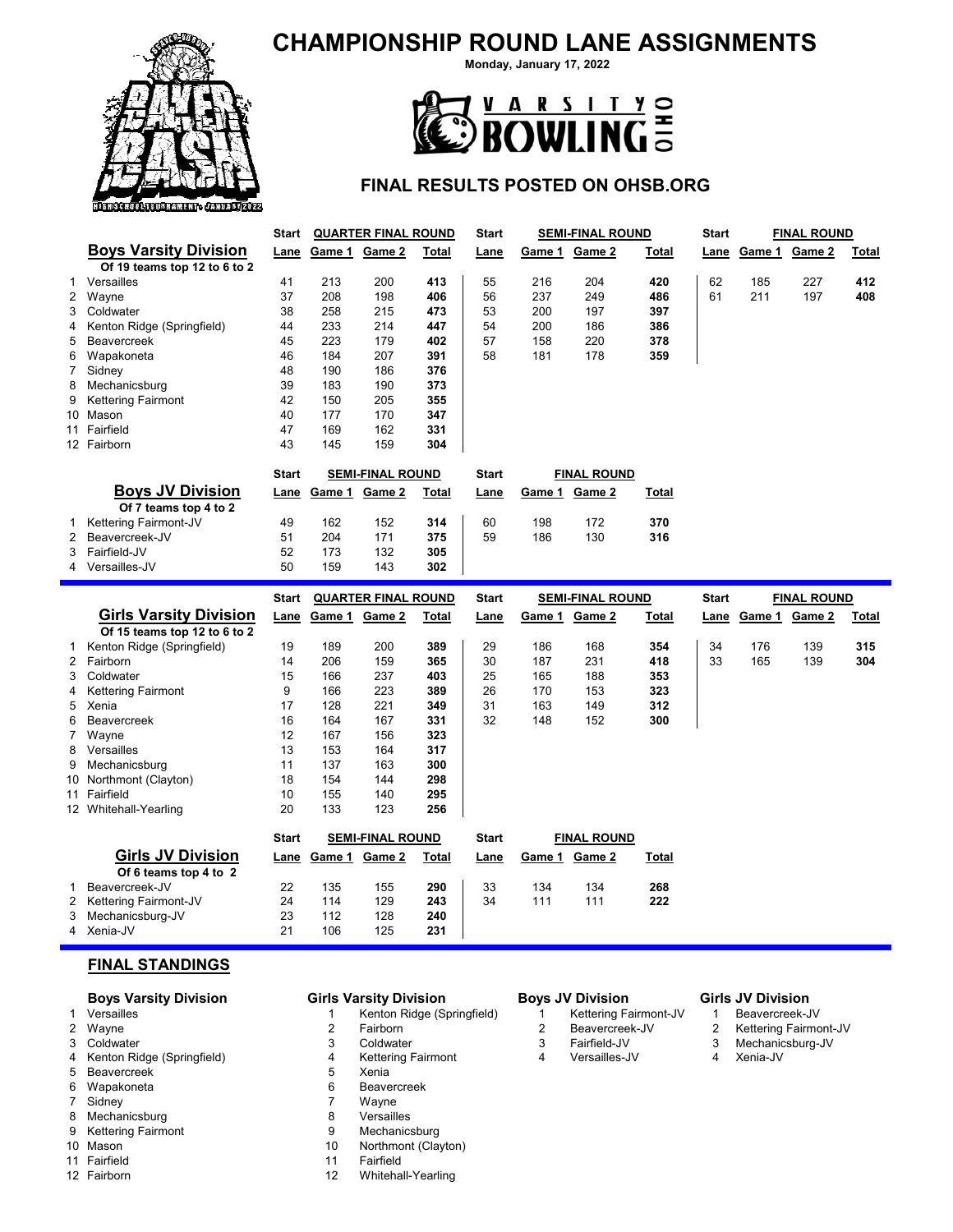



**Monday, January 17, 2022**

## **QUALIFYING ROUND**

|    | KIBROLARRAJUBBASHENI SOKAURBIZBZZ  | Baker | Baker |                         |      |      |          |      | Baker Baker Baker Baker Baker Baker | Baker    | Baker     |           |         |          |
|----|------------------------------------|-------|-------|-------------------------|------|------|----------|------|-------------------------------------|----------|-----------|-----------|---------|----------|
|    |                                    | Game  | Game  | Game                    | Game | Game | Game     | Game | Game                                | Game     | Game      | Qual. Rd. | Games   | Games    |
|    | <b>Boys Varsity Division</b>       |       | 2     | $\overline{\mathbf{3}}$ | 4    | 5    | <u>6</u> | z    | <u>8</u>                            | <u>9</u> | <u>10</u> | Total     | $1 - 5$ | $6 - 10$ |
|    | Wayne                              | 205   | 159   | 215                     | 223  | 235  | 201      | 234  | 196                                 | 230      | 177       | 2075      | 1037    | 1038     |
| 2  | Coldwater                          | 198   | 197   | 222                     | 244  | 195  | 167      | 204  | 221                                 | 205      | 193       | 2046      | 1056    | 990      |
| 3  | Mechanicsburg                      | 152   | 231   | 191                     | 245  | 190  | 234      | 243  | 184                                 | 136      | 224       | 2030      | 1009    | 1021     |
|    | Mason                              | 173   | 215   | 200                     | 170  | 156  | 233      | 166  | 244                                 | 218      | 190       | 1965      | 914     | 1051     |
| 5  | Versailles                         | 203   | 202   | 198                     | 213  | 170  | 198      | 190  | 203                                 | 213      | 170       | 1960      | 986     | 974      |
| 6  | Kettering Fairmont                 | 184   | 181   | 211                     | 209  | 210  | 223      | 232  | 163                                 | 192      | 148       | 1953      | 995     | 958      |
|    | Fairborn                           | 196   | 178   | 208                     | 155  | 169  | 206      | 247  | 199                                 | 126      | 224       | 1908      | 906     | 1002     |
| 8  | Kenton Ridge (Springfield)         | 146   | 202   | 189                     | 192  | 173  | 259      | 184  | 189                                 | 162      | 181       | 1877      | 902     | 975      |
| 9  | <b>Beavercreek</b>                 | 200   | 179   | 258                     | 167  | 184  | 180      | 187  | 149                                 | 175      | 186       | 1865      | 988     | 877      |
| 10 | Wapakoneta                         | 180   | 213   | 205                     | 186  | 157  | 234      | 179  | 169                                 | 182      | 154       | 1859      | 941     | 918      |
| 11 | Fairfield                          | 159   | 151   | 173                     | 149  | 159  | 228      | 233  | 226                                 | 150      | 214       | 1842      | 791     | 1051     |
| 12 | Sidney                             | 177   | 126   | 179                     | 189  | 209  | 187      | 198  | 179                                 | 161      | 193       | 1798      | 880     | 918      |
| 13 | Riverside (DeGraff)                | 147   | 150   | 188                     | 168  | 168  | 231      | 157  | 157                                 | 155      | 188       | 1709      | 821     | 888      |
| 14 | Xenia                              | 213   | 165   | 192                     | 186  | 138  | 157      | 142  | 164                                 | 150      | 196       | 1703      | 894     | 809      |
| 15 | Carroll (Dayton)                   | 165   | 208   | 118                     | 172  | 178  | 130      | 177  | 190                                 | 180      | 162       | 1680      | 841     | 839      |
| 16 | Seven Hills (Cincinnati)           | 146   | 169   | 116                     | 193  | 208  | 204      | 159  | 147                                 | 144      | 192       | 1678      | 832     | 846      |
| 17 | Greenon (Springfield)              | 134   | 154   | 183                     | 161  | 183  | 117      | 136  | 195                                 | 186      | 152       | 1601      | 815     | 786      |
| 18 | Newton (Pleasant Hill)             | 143   | 125   | 173                     | 151  | 128  | 167      | 171  | 182                                 | 140      | 148       | 1528      | 720     | 808      |
| 19 | Northmont (Clayton)                | 127   | 124   | 175                     | 127  | 143  | 166      | 188  | 117                                 | 176      | 124       | 1467      | 696     | 771      |
|    | <b>Varsity Boys Total Pins:</b>    | 3248  | 3329  | 3594                    | 3500 | 3353 | 3722     | 3627 | 3474                                | 3281     | 3416      | 34544     |         |          |
|    | <b>Varsity Boys Field Average:</b> | 171   | 175   | 189                     | 184  | 176  | 196      | 191  | 183                                 | 173      | 180       | 182       |         |          |
|    |                                    |       |       |                         |      |      |          |      |                                     |          |           |           |         |          |

|   |                               | Baker | Baker |          | Baker Baker Baker |          |          |     | Baker Baker Baker |      | <b>Baker Baker</b> |              |            |       |
|---|-------------------------------|-------|-------|----------|-------------------|----------|----------|-----|-------------------|------|--------------------|--------------|------------|-------|
|   |                               | Game  |       |          |                   |          |          |     |                   |      |                    | Qual. Rd.    | Games      | Games |
|   | <b>Boys JV Division</b>       |       |       | <u>3</u> | ₹                 | <u>5</u> | <u>6</u> |     | <u>8</u>          | 9    | <u>10</u>          | <u>Total</u> | <u>1-5</u> | 6-10  |
|   | Kettering Fairmont-JV         | 146   | 155   | 158      | 171               | 151      | 203      | 112 | 208               | 177  | 212                | 1693         | 781        | 912   |
| 2 | Versailles-JV                 | 166   | 168   | 186      | 156               | 134      | 144      | 146 | 153               | 206  | 156                | 1615         | 810        | 805   |
| 3 | Beavercreek-JV                | 181   | 112   | 158      | 155               | 173      | 185      | 154 | 142               | 161  | 160                | 1581         | 779        | 802   |
| 4 | Fairfield-JV                  | 180   | 155   | 163      | 112               | 159      | 158      | 129 | 160               | 169  | 116                | 1501         | 769        | 732   |
| 5 | Wayne-JV                      | 143   | 146   | 161      | 157               | 117      | 156      | 121 | 153               | 133  | 157                | 1444         | 724        | 720   |
| 6 | Newton (Pleasant Hill)-JV     | 78    | 114   | 144      | 145               | 71       | 92       | 143 | 109               | 95   | 133                | 1124         | 552        | 572   |
|   | Xenia-JV                      | 95    | 81    | 67       | 78                | 74       | 89       | 68  | 134               | 82   | 72                 | 840          | 395        | 445   |
|   | JV Boys Total Pins:           | 989   | 931   | 1037     | 974               | 879      | 1027     | 873 | 1059              | 1023 | 1006               | 9798         |            |       |
|   | <b>JV Boys Field Average:</b> | 141   | 133   | 148      | 139               | 126      | 147      | 125 | 151               | 146  | 144                | 140          |            |       |